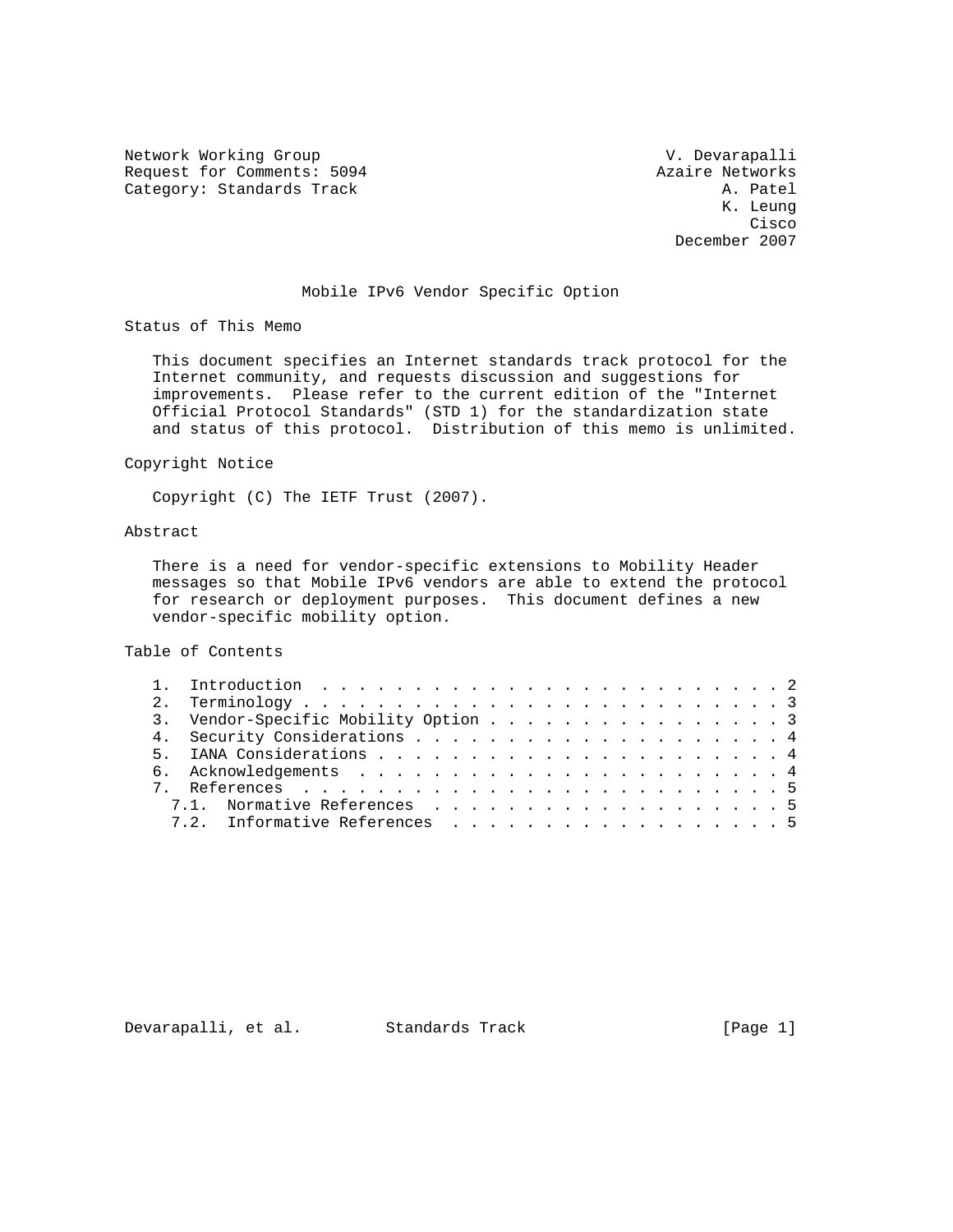### 1. Introduction

 Vendor-specific messages have traditionally allowed vendors to implement extensions to some protocols and distinguish themselves from other vendors. These messages are clearly marked by a Vendor ID that identifies the vendor. A particular vendor's implementation identifies the vendor extension by recognizing the Vendor ID. Implementations that do not recognize the Vendor ID either discard or skip processing the message.

 Mobile IPv6 [2] is being deployed and there is a need for vendor specific extensions to Mobility Header messages so that vendors are able to extend the Mobile IPv6 protocol for research or deployment purposes.

 This document defines a new mobility option, the Vendor-Specific Mobility Option, which can be carried in any Mobility Header message. The Vendor-Specific mobility option MUST be used only with a Mobility Header message. Mobility options, by definition, can be skipped if an implementation does not recognize the mobility option type [2].

 The messages defined in this document can also be used for NEMO [3] and Proxy MIPv6 [4] since these protocols also use Mobility Header messages.

 Vendor-specific protocol extensions can cause serious interoperability issues and may in addition have adverse operational impact, if they are not designed and used carefully. The vendor specific option described in this document is meant to support simple use cases where it is sufficient to include some vendor data in the standardized Mobile IPv6 protocol exchanges. The vendor-specific option is not suitable for more complex vendor extensions that modify Mobile IPv6 itself. Although these options allow vendors to piggyback additional data onto Mobile IPv6 message exchanges, RFC 3775 [2] requires that unrecognized options be ignored and that the end systems be able to process the remaining parts of the message correctly. Extensions that use the vendor-specific mobility option should require an indication that the option was processed, in the response, using the vendor-specific mobility option.

 Vendors are generally encouraged to bring their protocol extensions to the IETF for review and standardization. Complex vendor extensions that modify Mobile IPv6 itself, will see large-scale deployment or involve industry consortia, or other multi-vendor organizations MUST be standardized in the IETF. Past experience has shown that such extensions of IETF protocols are critically dependent on IETF review and standardization.

Devarapalli, et al. Standards Track [Page 2]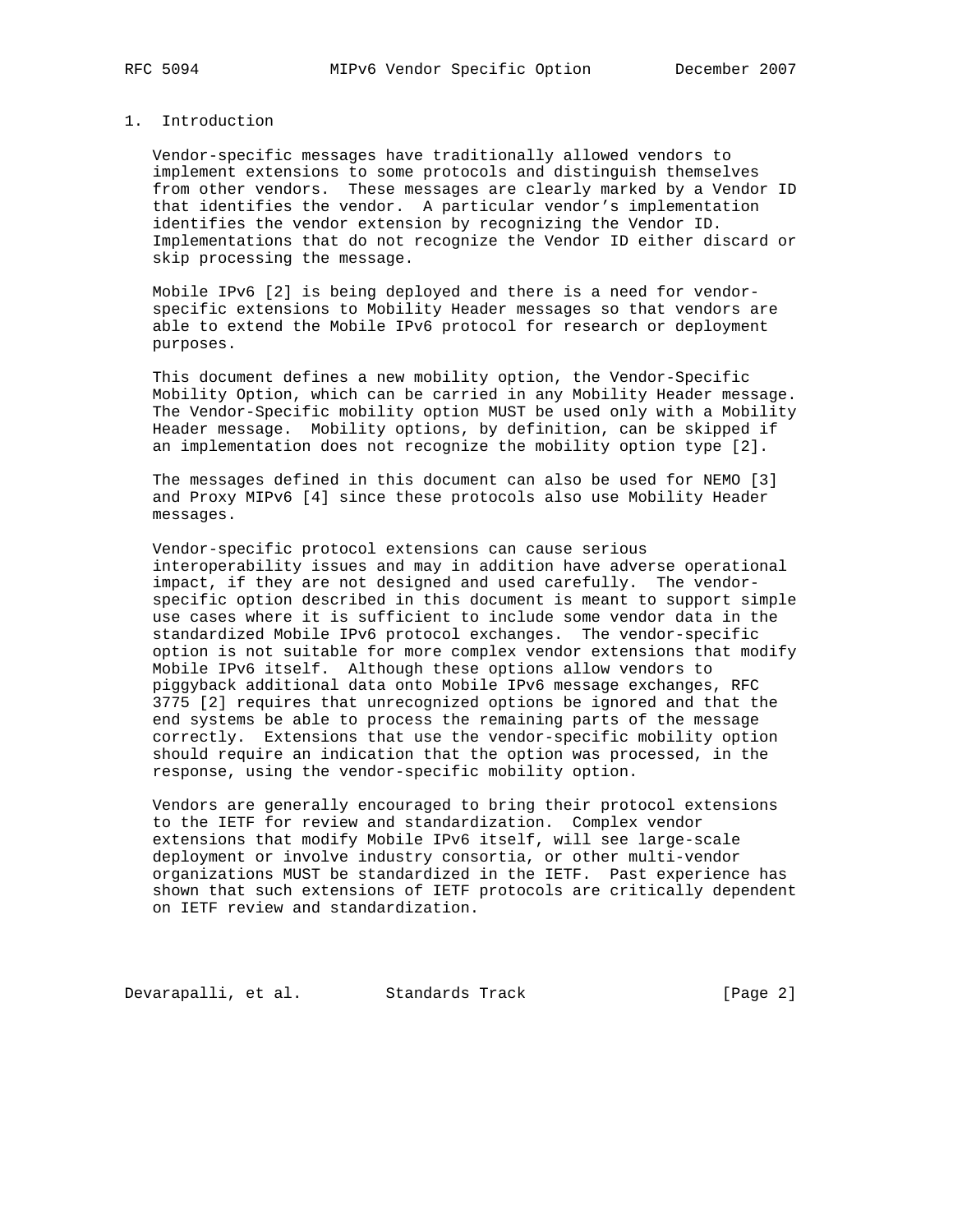# 2. Terminology

 The key words "MUST", "MUST NOT", "REQUIRED", "SHALL", "SHALL NOT", "SHOULD", "SHOULD NOT", "RECOMMENDED", "MAY", and "OPTIONAL" in this document are to be interpreted as described in [1].

#### 3. Vendor-Specific Mobility Option

 The Vendor Specific Mobility Option can be included in any Mobility Header message and has an alignment requirement of 4n+2. If the Mobility Header message includes a Binding Authorization Data option [2], then the Vendor Specific mobility option should appear before the Binding Authorization Data option. Multiple Vendor-Specific mobility options MAY be present in a Mobility Header message.

|           | 0 1 2 3 4 5 6 7 8 9 0 1 2 3 4 5 6 7 8 9 0 1 2 3 4 5 6 7 8 9 0 1 |                                      |        |  |  |  |
|-----------|-----------------------------------------------------------------|--------------------------------------|--------|--|--|--|
|           |                                                                 |                                      |        |  |  |  |
|           |                                                                 | Type                                 | Length |  |  |  |
|           |                                                                 | -+-+-+-+-+-+-+-+-+-+-+-+-+-+-+-+-+-+ |        |  |  |  |
| Vendor ID |                                                                 |                                      |        |  |  |  |
|           |                                                                 |                                      |        |  |  |  |
| Sub-Type  |                                                                 | Data                                 |        |  |  |  |
|           |                                                                 |                                      |        |  |  |  |

#### Type

 An 8-bit field indicating that it is a Vendor-Specific mobility option.

#### Length

 An 8-bit field indicating the length of the option in octets excluding the Type and the Length fields. All other fields are included.

#### Vendor ID

 The SMI Network Management Private Enterprise Code of the IANA maintained Private Enterprise Numbers registry [5].

Devarapalli, et al. Standards Track [Page 3]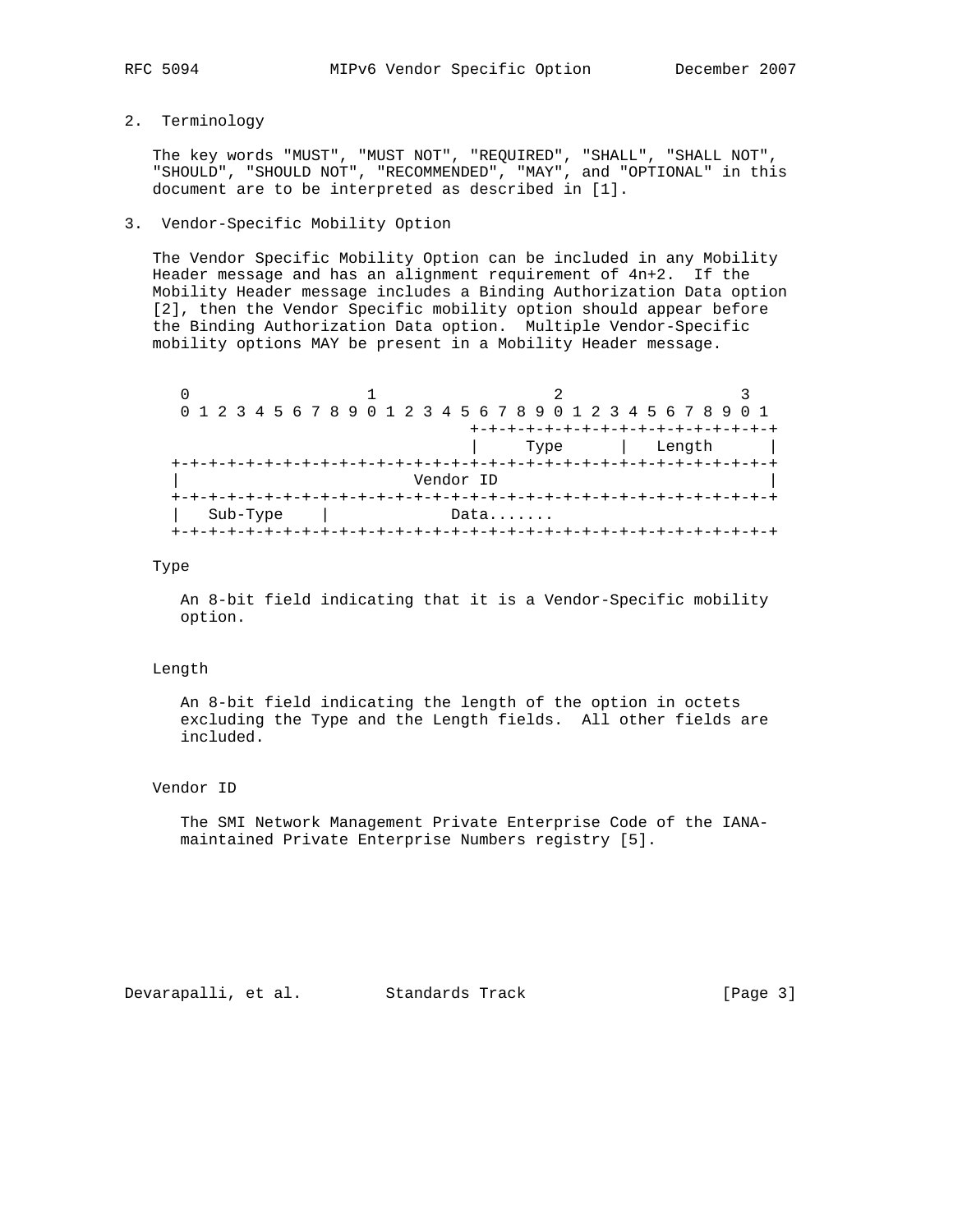### Sub-type

 An 8-bit field indicating the type of vendor-specific information carried in the option. The administration of the Sub-type is done by the Vendor.

Data

Vendor-specific data that is carried in this message.

4. Security Considerations

 The Vendor-Specific mobility messages should be protected in a manner similar to Binding Updates and Binding Acknowledgements if it carries information that should not be revealed on the wire or that can affect the binding cache entry at the home agent or the correspondent node. In particular, the messages containing the Vendor Specific mobility option MUST be integrity protected.

5. IANA Considerations

 The Vendor-Specific mobility option, defined in Section 3, has been assigned the type value (19), allocated from the same space as the Mobility Options registry created by RFC 3775 [2].

6. Acknowledgements

 The author would like to thank Jari Arkko and Basavaraj Patil with whom the contents of this document were discussed first.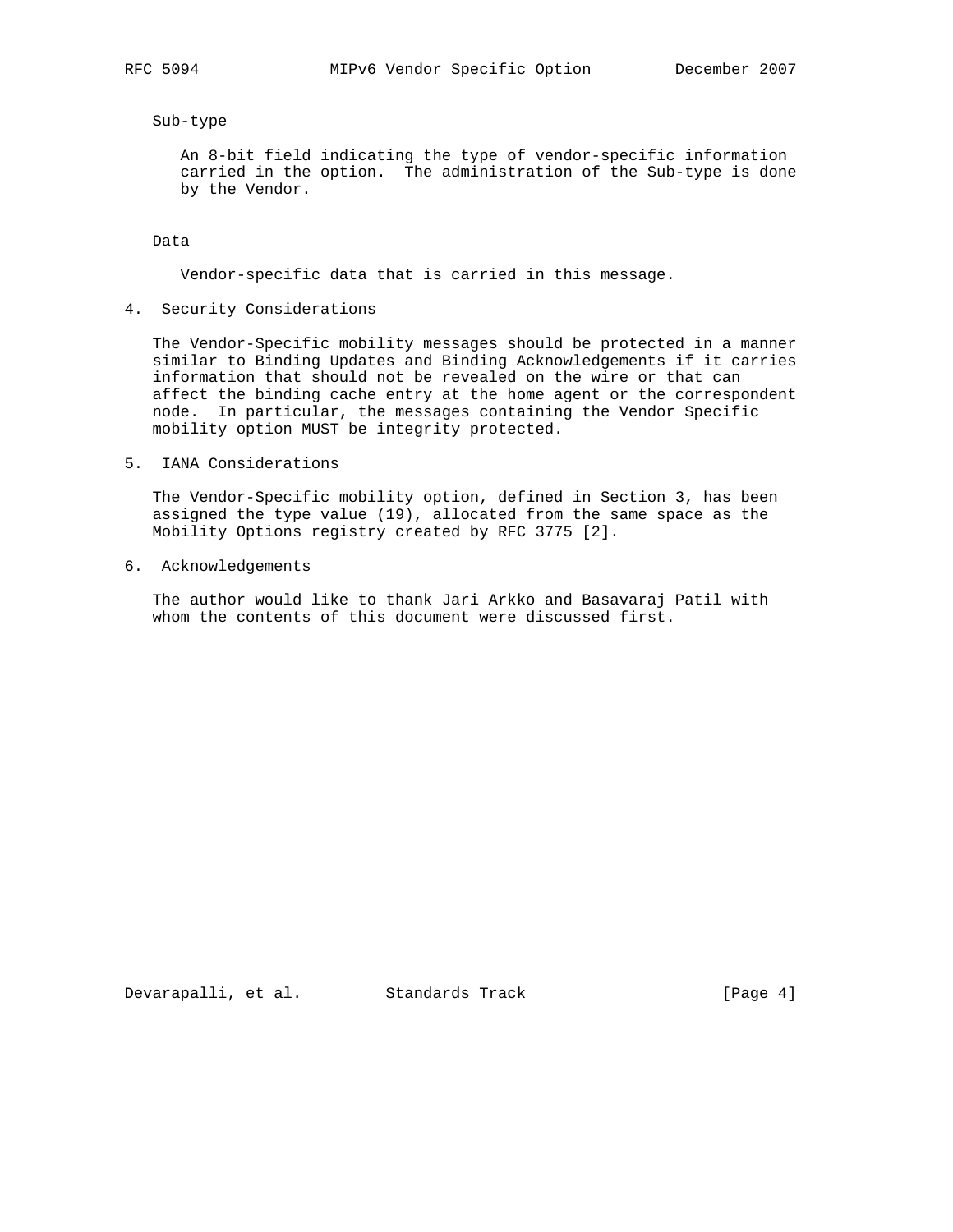## 7. References

- 7.1. Normative References
	- [1] Bradner, S., "Key words for use in RFCs to Indicate Requirement Levels", BCP 14, RFC 2119, March 1997.
	- [2] Johnson, D., Perkins, C., and J. Arkko, "Mobility Support in IPv6", RFC 3775, June 2004.
- 7.2. Informative References
	- [3] Devarapalli, V., Wakikawa, R., Petrescu, A., and P. Thubert, "Network Mobility (NEMO) Basic Support Protocol", RFC 3963, January 2005.
	- [4] Gundavelli, S., "Proxy Mobile IPv6", Work in Progress, March 2007.
	- [5] IANA Assigned Numbers Online Database, "Private Enterprise Numbers", <http://www.iana.org/assignments/enterprise-numbers>.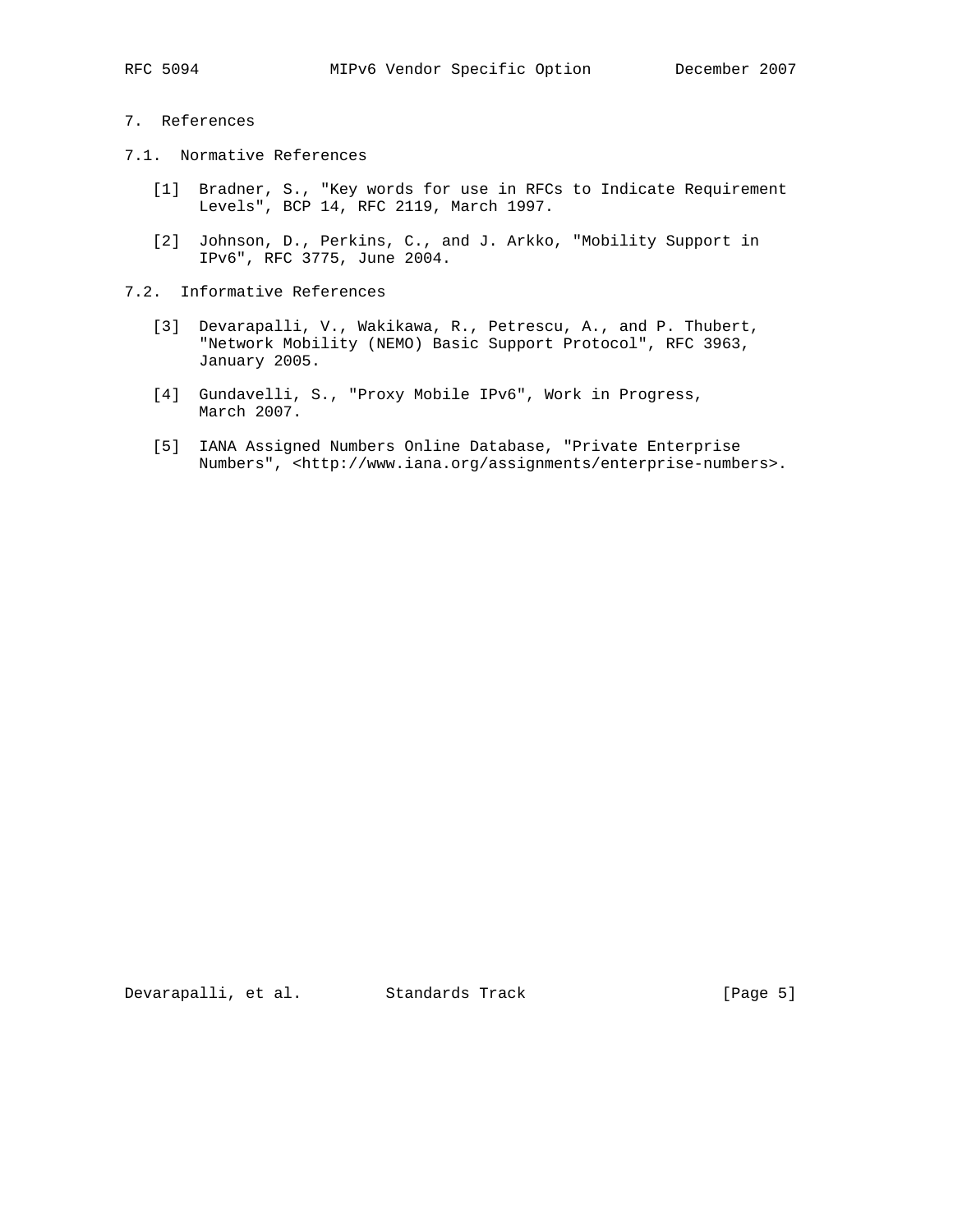Authors' Addresses Vijay Devarapalli Azaire Networks 3121 Jay Street Santa Clara, CA 95054 USA EMail: vijay.devarapalli@azairenet.com Alpesh Patel Cisco 170 West Tasman Drive San Jose, CA 95134 USA EMail: alpesh@cisco.com Kent Leung Cisco 170 West Tasman Drive San Jose, CA 95134 USA EMail: kleung@cisco.com